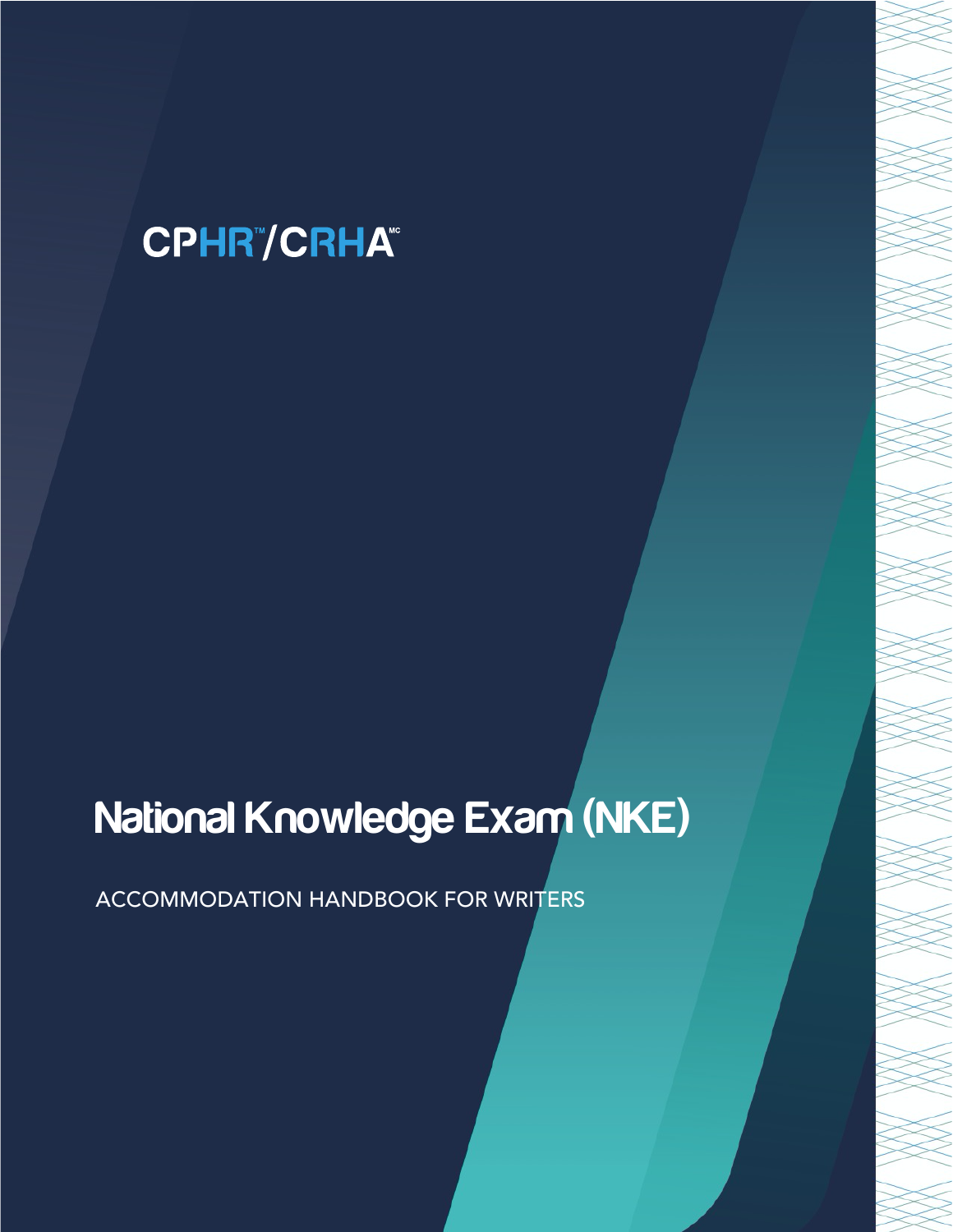

## Information for Accessibility and Accommodations Requests for NKE Writers

#### Introduction

Writers with protected characteristics (e.g., disability, family status, religion) are entitled under provincial human rights legislation to reasonable accommodation in testing arrangements that provide for fair and valid assessment. CPHR Canada will consider any testing accommodation requests while ensuring the integrity of the National Knowledge Exam (NKE) and ensuring that the NKE tests the required competencies. CPHR Canada supports reasonable and appropriate modifications to the NKE in order to accommodate writers under the applicable human rights legislation.

The accommodations provided should not place the writer with protected characteristics at an advantage or disadvantage in undertaking the NKE as compared to non-accommodated individual.

#### Accessibility and Special Accommodation

Through its provincial associations, CPHR Canada provides reasonable one-time accommodations to writers who have documented disabilities (physical, mental or learning impairments) within the definition provided by the Human Rights Code. The accommodations granted are valid for one examination session only. Writers must submit a new request for any future examination session and may need to supply additional documentation upon submitting a request for a subsequent exam (including if writers choose to defer their registration to a future sitting).

Accommodation requests are assessed on a case-by-case basis to ensure equal opportunity for writers to fully demonstrate their qualifications without altering the nature or level of the qualification being assessed. CPHR Canada will consider each case after carefully reviewing the submitted documentation. However, submitting a request does not guarantee receiving an accommodation.

All requests and documentation must be submitted to the provincial member association at the time of exam registration or, if not received at the time of registration, by the exam registration deadline. Requests for pre-existing conditions that are made following the registration deadline will not be accepted. In exceptional circumstances where an unexpected circumstance arises, a request for accommodation may be considered after the deadline but cannot be guaranteed.

Examples of special accommodations that may be provided:

- Permitting timed rest breaks during the exam (if more than the two washroom breaks that are provided are required).
- Allowing a medical device in the examination room, such as an inhaler or diabetic equipment.
- Access to food/snacks due to medical condition.
- Possibility of having a reader or scribe/typist.
- Increasing time permitted for the examination.
- Washroom breaks required due to medical condition (if more than the two washroom breaks that are provided are required).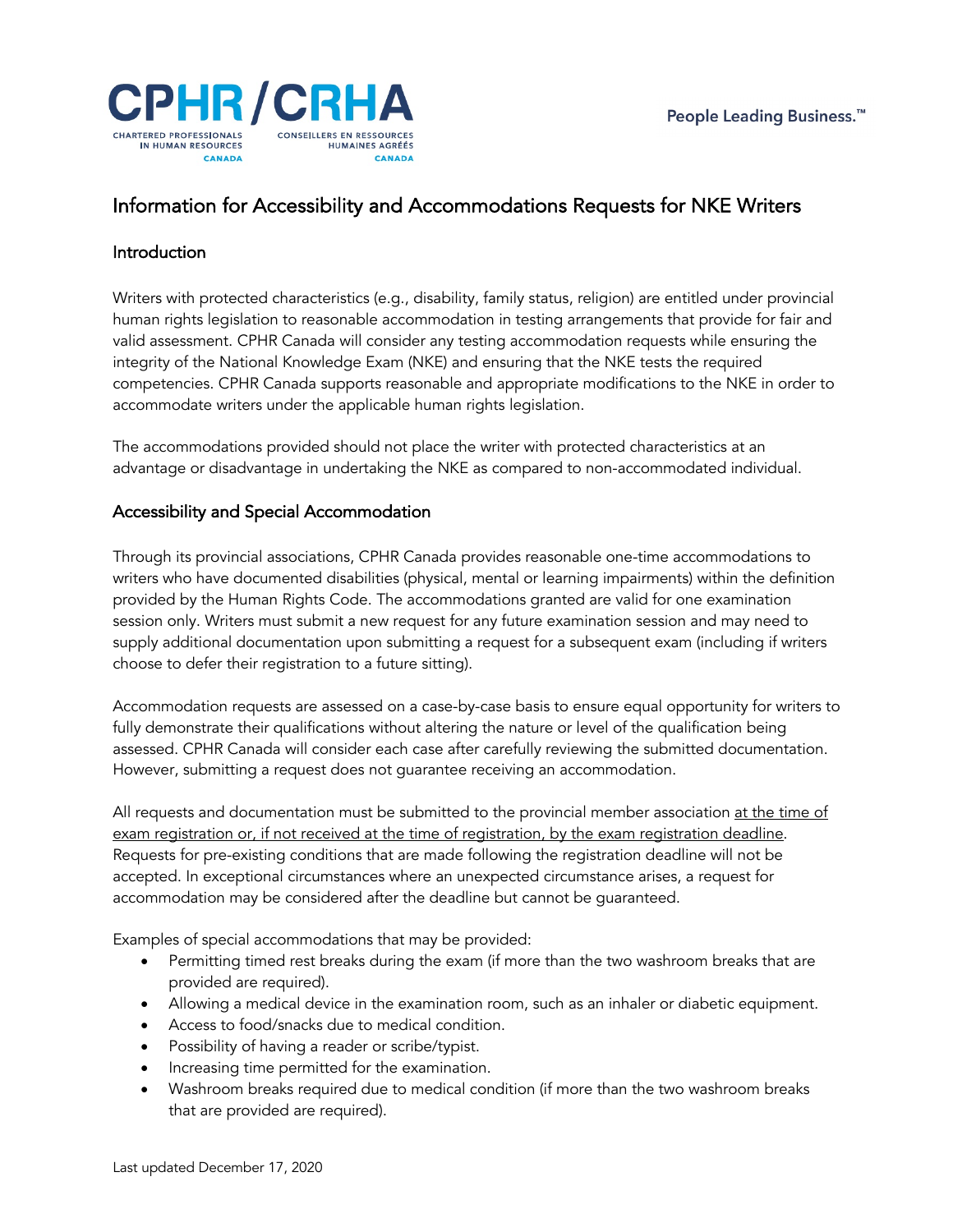

• Access to a separate room.

#### **Documentation**

Where the accommodation request relates to disability, supporting documentation and information satisfactory to CPHR Canada must be provided to the provincial exam coordinator by a qualified regulated health care professional (see examples in chart below). The qualified regulated health professional must have specific training and expertise with respect to the condition(s) for which accommodation is being requested and be certified or licensed to practise in their field.

The documentation provided should confirm the existence of a disability and describe in detail the impact of the disability as it relates to completing the NKE, the writer's specific needs and the proposed accommodation, with an explanation of how the requested accommodation will mitigate the impact of the disability in completing the NKE.

| <b>Disabilities</b>                                          | Qualified Health Care Professional                                                                                                                                                                     |
|--------------------------------------------------------------|--------------------------------------------------------------------------------------------------------------------------------------------------------------------------------------------------------|
| Dyslexia - dysorthographia                                   | Neuropsychologist<br>$\bullet$<br>Psychologist specialized in learning<br>$\bullet$<br>disabilities                                                                                                    |
| ADHD/ADD                                                     | Neuropsychologist<br>$\bullet$<br>Psychologist specialized in learning<br>disabilities<br>Psychiatrist<br>٠                                                                                            |
| Concussion (impact on learning ability to write<br>the exam) | Neuropsychologist<br>$\bullet$<br>Psychologist specialized in learning<br>$\bullet$<br>disabilities                                                                                                    |
| Anxiety (impact on learning ability to write the<br>exam)    | Neuropsychologist<br>$\bullet$<br>Psychologist specialized in learning<br>disabilities<br>Psychiatrist<br>٠                                                                                            |
| Vision disability                                            | Ophthalmologist<br>$\bullet$<br>Optometrist<br>٠                                                                                                                                                       |
| Hearing disability                                           | Audiologist<br>$\bullet$                                                                                                                                                                               |
| Physical disabilities                                        | Physiotherapist<br>$\bullet$<br>Medical Doctor specialized in the given<br>physical disability<br>Occupational Therapist<br>٠<br>Physiatrist<br>٠<br>Chiropractor<br>Neurologist<br>Nurse practitioner |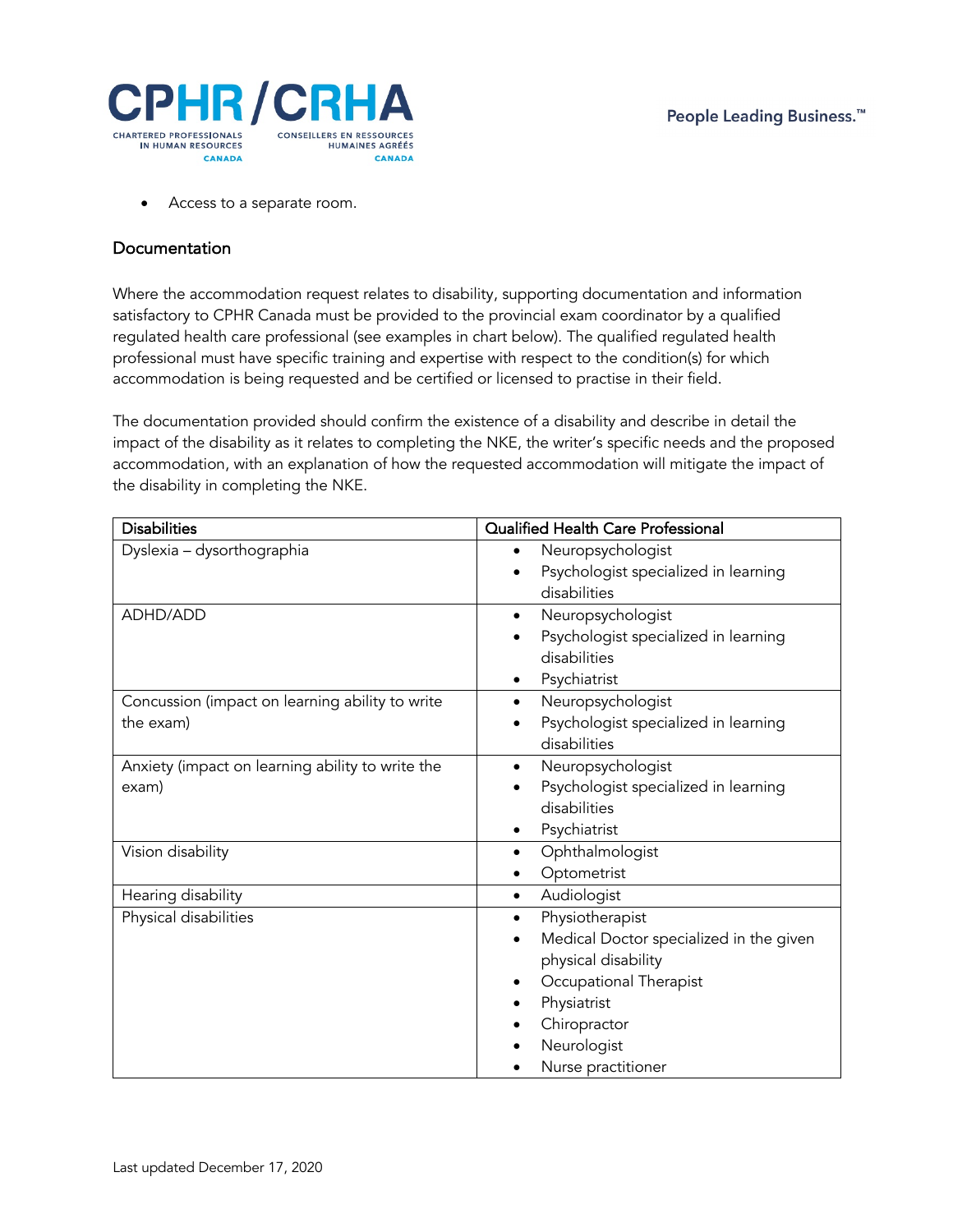

### Application Process

All accommodation requests must be submitted by the writer to the provincial member association at the time of exam registration or, if not at the time of registration, by the exam registration deadline.

Writers are responsible for covering any cost of obtaining the required supporting documentation from a qualified health professional.

Failure to provide requests and required documentation by the deadline may result in the rejection of a request. Plan ahead, as appointments with many health professionals are not easy to obtain and obtaining the necessary documentation may be a lengthy process.

All requests will be reviewed by CPHR Canada. CPHR Canada will attempt to meet all reasonable requests, however, submitting a request does not guarantee receiving an accommodation. Writers will receive confirmation from their provincial member association regarding the status of their request.

For exams being conducted in test centres, CPHR Canada reserves the right to assign writers to a test centre where the applicable accommodation(s) can be offered which may require travel (including related expenses).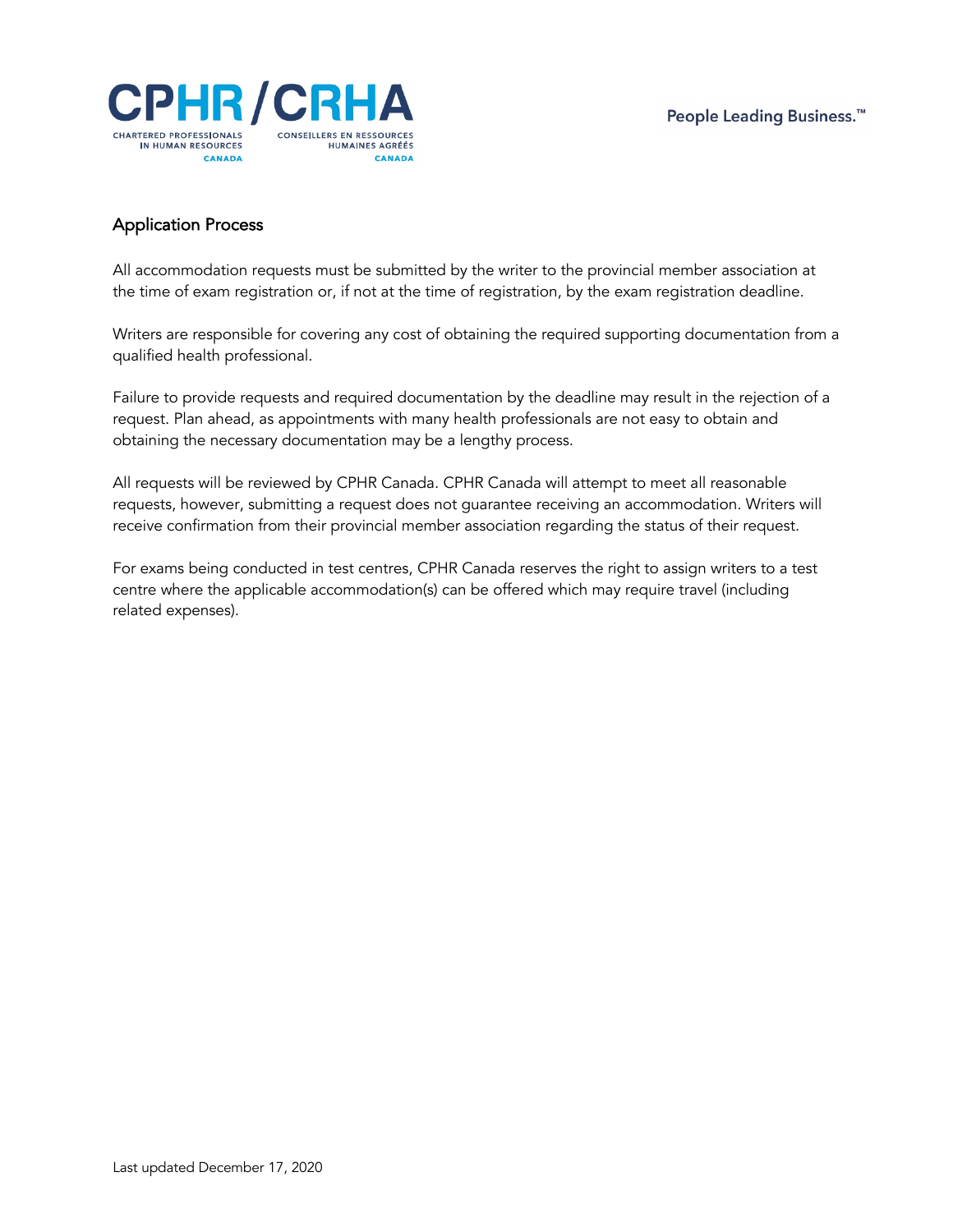

#### Appendix A: Learning and Cognitive Disabilities Guidelines

If you are seeking accommodations due to a cognitive or learning disability, or due to a neurological disorder that affects your cognitive abilities, you must submit a comprehensive psychoeducational assessment report or neuropsychological assessment report as part of the accommodation request in order for your case to be fully reviewed.

The psychoeducational or neuropsychological assessment should include clinical findings.

- The applicant must be an adult when testing is done. In most cases, this means testing has been conducted when the applicant was at least 18 years of age or within the past five years.
- The testing must be performed by a qualified professional. Documentation should include the professional's academic credentials and qualifications that allows them to confirm the nature of the disability and make an accommodation recommendation based on the nature of the NKE.
- The testing must include a battery of tests. It is not acceptable for the professional to administer only one test, nor is it acceptable for the professional to base a diagnosis on only one of several subtests.

The documentation provided by the professional should:

- Provide actual test scores and standard scores and percentiles on an age-adjusted, rather than education-adjusted, norm. It is helpful to list the test data in a summary score sheet.
- Document the impact of the disability on the applicant's ability to write the NKE. Test results should clearly support this claim.
- Include clear and specific evidence and identification of the nature of the disability. Individual "learning styles" and "learning differences" do not by themselves constitute a learning disability. It is important that the assessment rule out alternative explanations for problems in learning, such as emotional or attention problems that may interfere with learning but do not, in and of themselves, constitute a disorder in learning.
- Explain why each recommended accommodation is necessary, referring to specific test results or clinical observations. We will consider recommended accommodations that give the test writer a fair chance.
- List current medications and existing (not possible) side effects that may impact your ability to write the exam.